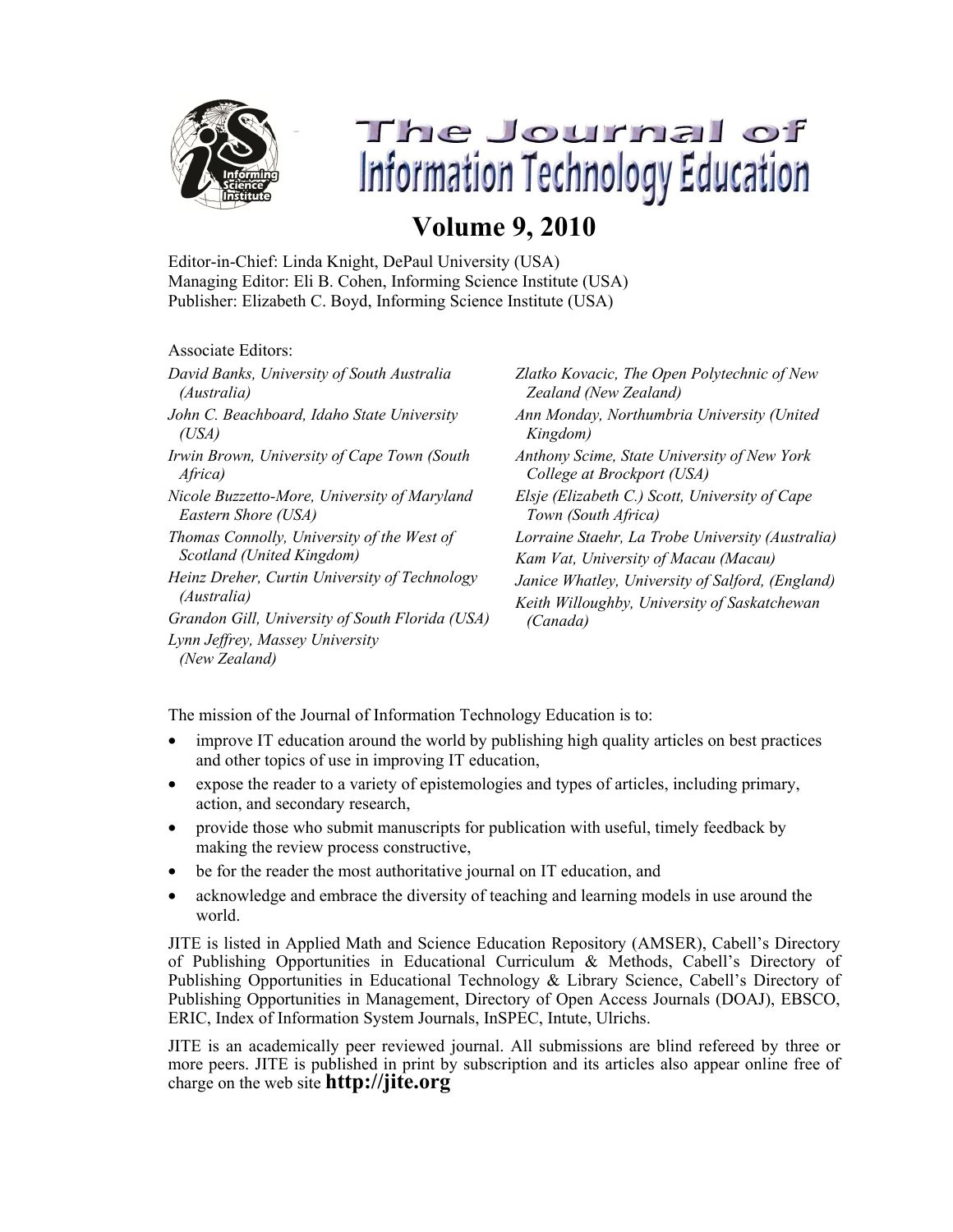## **Copyright of Material Published in the Journal of Information Technology Education**

Material published as part of this journal, either on-line or in print, is copyrighted by the Informing Science Institute. Permission to make digital or paper copy of part or all of these works for personal or classroom use is granted without fee provided that the copies are not made or distributed for profit or commercial advantage AND that copies 1) bear this notice in full and 2) give the full citation on the first page. It is permissible to abstract these works so long as credit is given. To copy in all other cases or to republish or to post on a server or to redistribute to lists requires specific permission and payment of a fee. Contact Publisher@InformingScience.org to request redistribution permission.

> **ISSN: online 1539-3585; print 1547-9714; CD 1547-9706 ISBN: 1-932886-33-8 978-1-932886-33-7 Published by the Informing Science Institute 131 Brookhill Ct., Santa Rosa, California USA phone: +1-707-537-2211; fax: +1-480-247-5724 http://informingscience.org**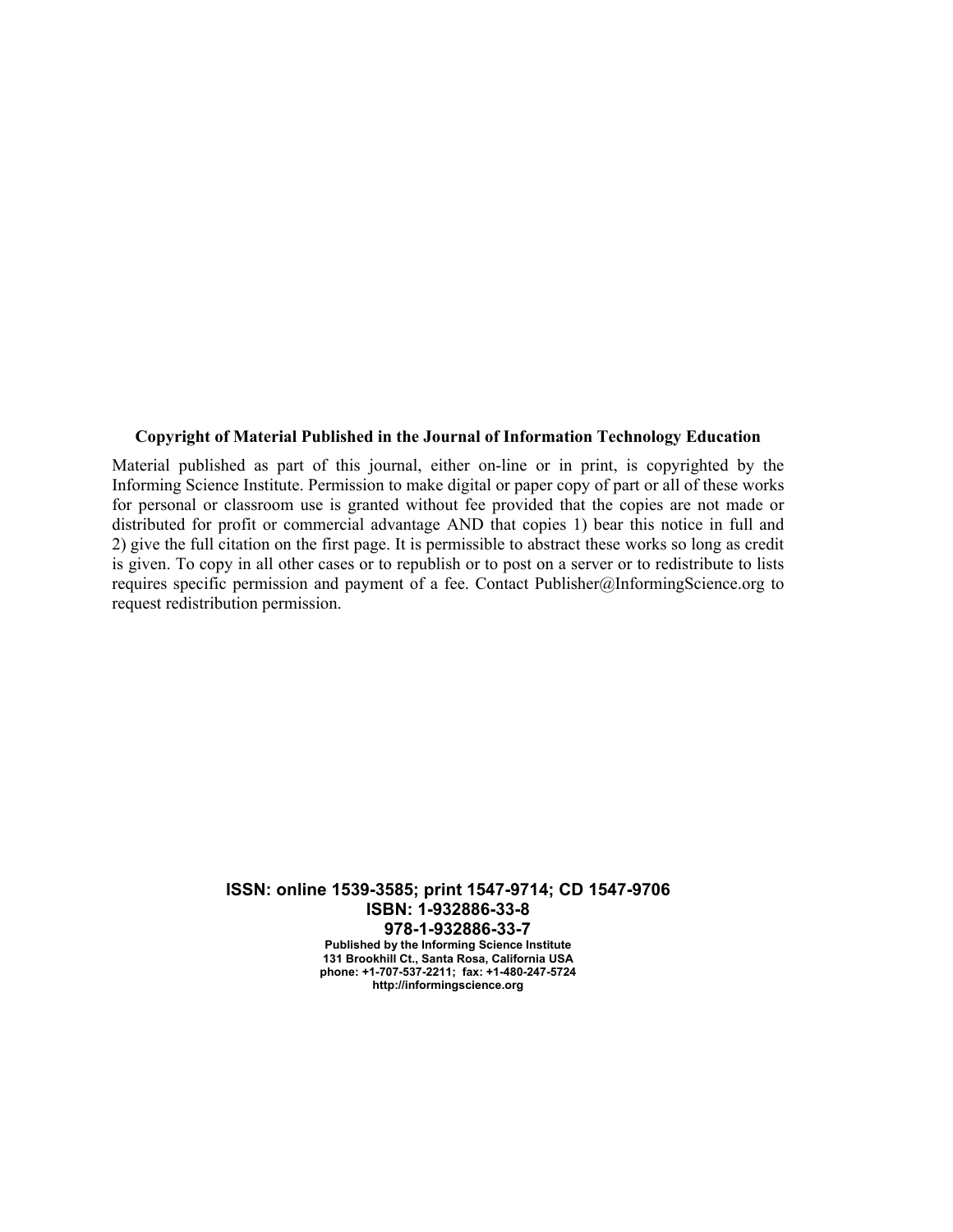## **JITE Volume 9, 2010 - Table of Contents**

| A Tale of Three Classes: Case Studies in Course Complexity                                                                                                                                       |
|--------------------------------------------------------------------------------------------------------------------------------------------------------------------------------------------------|
| A Model-Based Investigation of Learner Attitude towards Recently Introduced<br><b>Classroom Technology</b>                                                                                       |
| A Conceptual Framework for Using and Evaluating Web-Based Learning Resources in School<br>Education                                                                                              |
| Known and Unknown Weaknesses in Software Animated Demonstrations (Screencasts):<br>A Study in Self-Paced Learning Settings                                                                       |
| Design of an Information Technology Undergraduate Program to Produce IT Versatilists                                                                                                             |
| Unlocking the Barriers to Women and Minorities in Computer Science and<br>Information Systems Studies: Results from a Multi-Methodolical Study Conducted at<br>Two Minority Serving Institutions |
| Assessing the Success of an Introductory Programming Course                                                                                                                                      |
| The Fear Factor: How It Affects Students Learning to Program in a Tertiary Environment                                                                                                           |
| You Can Teach Old Dogs New Tricks: The Factors That Affect Changes over Time<br>in Digital Literacy                                                                                              |
| A Novel Approach for Collaborative Pair Programming                                                                                                                                              |
| Using Clickers to Support Information Literacy Skills Development and Instruction in First-Year<br><b>Business Students</b>                                                                      |
| Learn Street Skateboarding through 3D Simulations of Angle Rotations<br>Erwin Adi, I Gde Made Krisna Aditya, and Meriyana Citrawati  217-234                                                     |
| Investigating Attitudes of Adult Educators towards Educational Mobile Media<br>and Games in Eight European Countries                                                                             |
| A Comparison of Information and Communication Technology Application in New Partnership<br>for Africa's Development (NEPAD) and Non-NEPAD Schools in Kenya                                       |
|                                                                                                                                                                                                  |

## **JITE: Innovations in Practice**

| A Tools-Based Approach to Teaching Data Mining Methods |  |
|--------------------------------------------------------|--|
|                                                        |  |